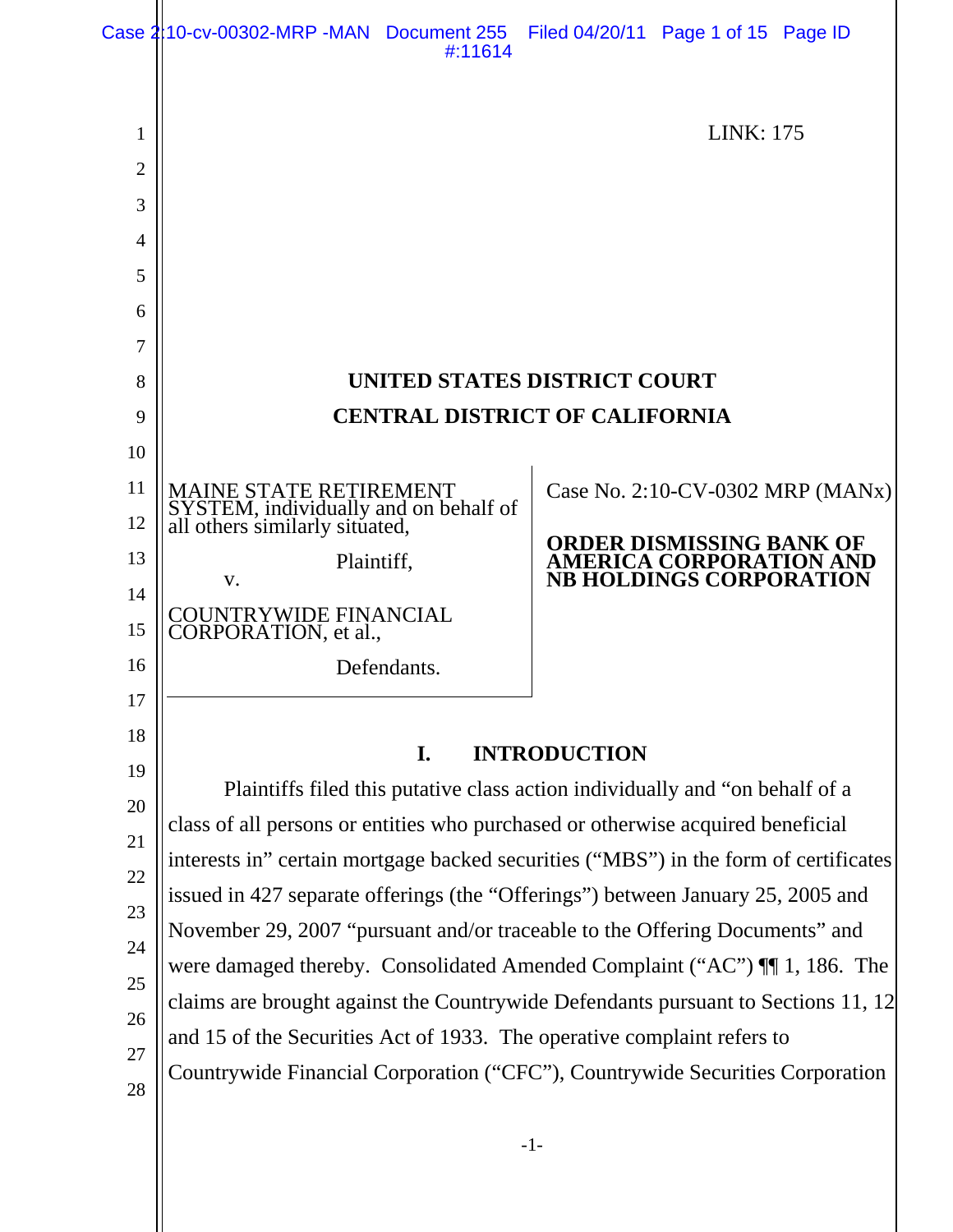1 2 3 4 5 6 7 8 9 ("CSC"), Countrywide Home Loans ("CHL"), and Countrywide Capital Markets ("CCM") as the "Countrywide Defendants." Plaintiffs also purport to include Bank of America and NB Holdings Corporation ("NB Holdings") in this category. Plaintiffs contend the Countrywide Defendants made materially untrue or misleading statements or omissions regarding Countrywide's loan origination practices in public offering documents associated with 427 separate offerings. Also named as defendants are Countrywide special-purpose issuing trusts, several current or former Countrywide officers and directors, and a number of banks that served as underwriters on one or more of the offerings at issue.

10 11 12 13 14 15 16 All of the defendants filed motions to dismiss the AC. After the motions were fully briefed, the Court heard extensive oral argument on October 18, 2010. The Court dismissed the action without prejudice on the basis of standing and the statute of limitations on November 4, 2010. The Court reserved judgment on the remaining issues until after Plaintiffs had cured the chief pleading deficiencies the Court identified in that Order. *See Maine State Ret. Sys. v. Countrywide Fin. Corp.*, 722 F. Supp. 2d 1157 (C.D. Cal. 2010).

17 18 19 20 21 22 23 24 25 On December 6, 2010, Plaintiffs filed a Second Amended Complaint ("SAC") which reduced the offerings in the case to 14 separate public offerings between October 2005 and December 2006 and set forth the alleged bases for tolling. Docket No. 227. The Court held an additional hearing on March 23, 2011, at which the motion to dismiss filed by Bank of America and NB Holdings, Docket No. 175, was discussed. Bank of America and NB Holdings argued the Securities Act Section 15 control person liability claims, 15 U.S.C. §77*o*, should be dismissed against them. The Court adjudicates that motion in this Order. The motion to dismiss is **GRANTED** for the reasons that follow.

26

# **II. BACKGROUND**

27 28 In July 2008, Defendant CFC merged into a wholly-owned Bank of America subsidiary named Red Oak Merger Corporation, pursuant to the terms of an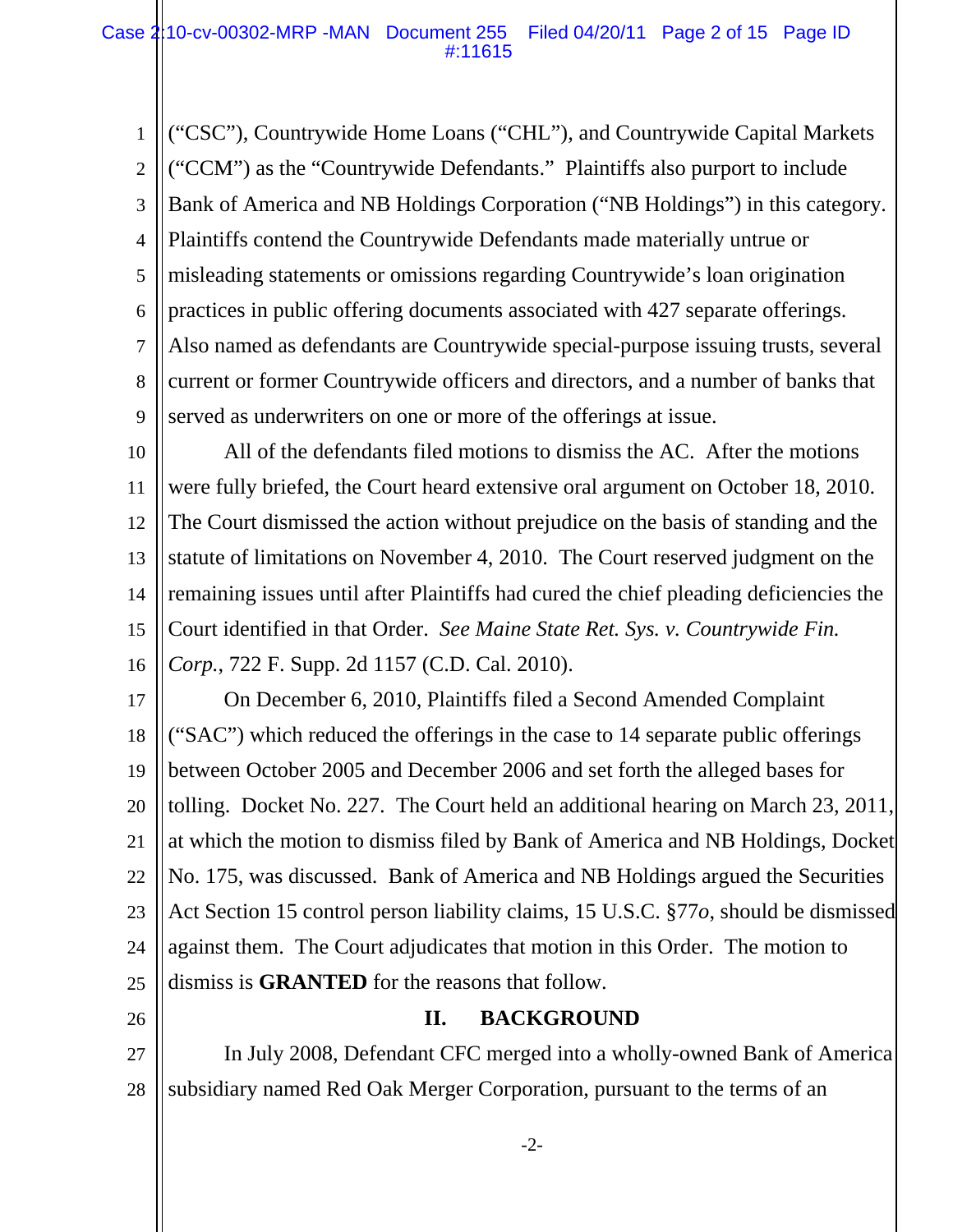1 2 3 4 5 6 7 8 9 10 11 12 Agreement and Plan of Merger, dated as of January 11, 2008. SAC ¶ 38. The transaction was a stock-for-stock *de jure* merger and was approved as fair by the Delaware Supreme Court sitting *en banc. Id.*; *Arkansas Teacher Ret. Sys., et al. v. Caiafa*, 996 A.2d 321 (Del. 2010).<sup>1</sup> Red Oak Merger Corporation was subsequently renamed Countrywide Financial Corporation ("CFC"), which remained a subsidiary of Bank of America. Docket No. 176-3 (Close Decl. Ex. 2 [CFC Form 10-Q dated August 11, 2008] at 27). Four months later, on November 7, 2008, "substantially all of Countrywide's assets were transferred to Bank of America . . . along with certain of Countrywide's debt securities and related guarantees." SAC ¶ 38. The SAC further alleges that CFC ceased filing its own financial statements at that time and its assets and liabilities are now included in Bank of America's financial statements. SAC ¶ 38.

13 14 15 16 17 18 19 20 According to the SAC, the Countrywide brand was retired shortly after the merger and currently CFC's former website redirects the user to the Bank of America website. SAC ¶ 38. In addition, Bank of America has assumed CFC's liabilities, having paid to resolve other litigation arising from misconduct such as predatory lending allegedly committed by CFC. SAC ¶ 38. Finally, Plaintiffs allege "many of the same locations, employees, assets and business operations that were formerly CFC continue under the Bank of America Home Loans brand." SAC ¶ 38.

21 22 23 24 25 Defendant NB Holdings, a wholly-owned subsidiary of Bank of America, is alleged to be one of the shell entities used to effectuate the Bank of America-CFC merger, and a successor in interest to Defendant CHL. SAC ¶ 39. Plaintiffs claim that on July 3, 2008, CHL completed the sale of substantially all of its assets to NB Holdings. SAC ¶ 39.

26

 $\overline{a}$ 

<sup>27</sup> 28  $1$  A court may take judicial notice of the existence of another court's opinion, which is not subject to reasonable dispute over its authenticity. Fed. R. Evid. 201(b); *Lee v. City of Los Angeles*, 250 F.3d 668, 690 (9th Cir. 2001).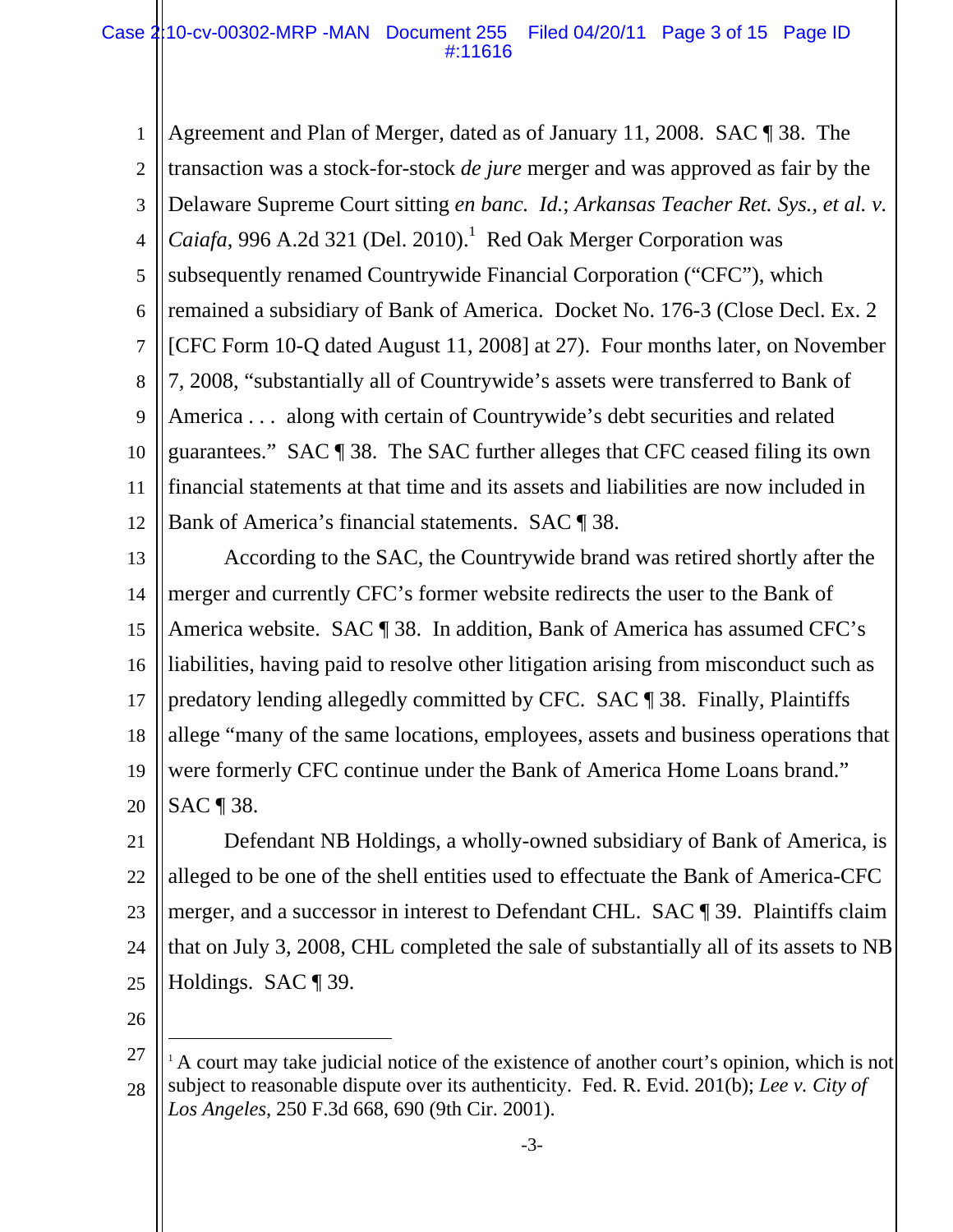1 2 3 4 5 6 7 8 Plaintiffs bring suit against Bank of America for violation of Section 15 of the Securities Act, 15 U.S.C. § 77*o*, for the acts of its subsidiary CFC. SAC ¶ 240. A parent corporation ordinarily is not liable for the acts of its subsidiary. *U.S. v. Bestfoods*, 524 U.S. 51, 61 (1998). Plaintiffs argue, however, that Bank of America is a successor in interest to CFC, CSC, CCM and CHL. SAC  $\P$  241. Plaintiffs contend the asset transfer that occurred between Bank of America and its subsidiary CFC in November 2008, when viewed in conjunction with the July 2008 *de jure* merger, actually constituted a *de facto* merger. SAC ¶ 38.

9 10 11 12 13 14 15 16 Plaintiffs bring suit against NB Holdings for violation of Section 15 of the Securities Act, as a successor in interest to Defendant CHL. SAC ¶¶ 39, 241. The allegations against NB Holdings are not clear. Indeed, the Court can only guess at the factual or legal basis for the conclusory allegation that "by virtue of their control, ownership, offices, directorship, and specifics acts," CFC, CSC, CCM and CHL—and Bank of America and NB Holdings as their successors in interest— "had the power and influence and exercised the same to cause the Issuer Defendants to engage in the acts described herein." SAC [941.]

17

### **III. APPLICABLE LAW**

18 A. CHOICE OF LAW

19 20 21 22 23 24 25 26 27 Successor liability is governed by state law under the Erie doctrine. As to matters governed by state law, a federal court must follow the choice of law rules of the state in which it is sitting to determine which state's law to apply. WRIGHT, MILLER, AND COOPER, FEDERAL PRACTICE & PROCEDURE § 4506 (2010); *Paracor Fin. Inc. v. Gen. Elec. Capital Corp*., 96 F.3d 1151, 1164 (9th Cir. 1996). This rule applies even if the court's jurisdiction is based on a federal question. *SEC v. Elmas Trading Corp*., 683 F. Supp. 743, 748 (D. Nev. 1987) (citing numerous examples where a federal court applied state choice of law rules to state law issues pendent to federal question claims).

28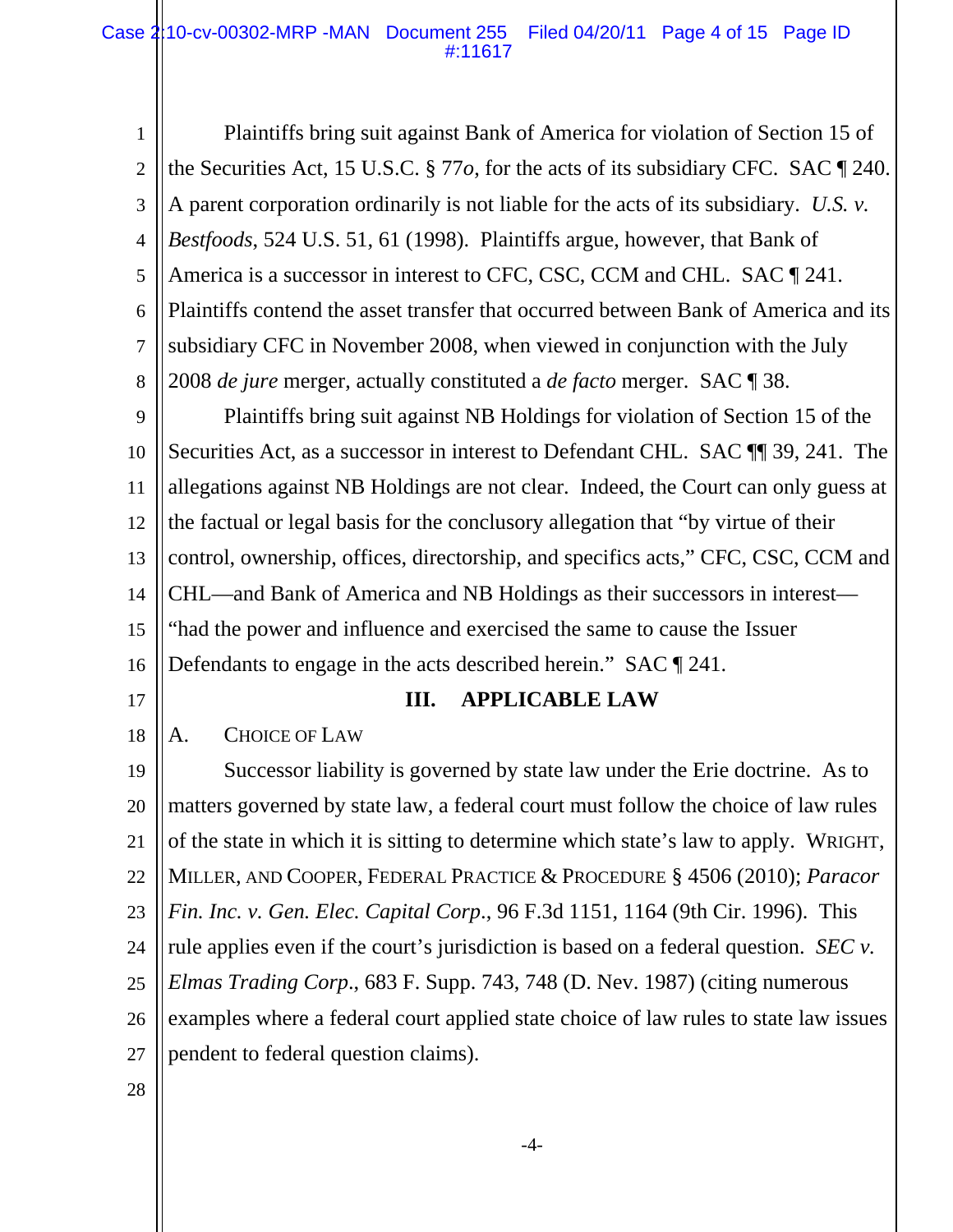1 2 3 4 Defendants cite *In re Lindsay* for the proposition that the Court should apply federal choice of law rules in federal question cases. 59 F.3d 942, 948 (9th Cir. 1993). However, three years after *In re Lindsay*, the Ninth Circuit articulated specifically:

5 6

7

In a federal question action where the federal court is exercising supplemental jurisdiction over state claims, the federal court applies the choice-of-law rules of the forum state—in this case, California.

8 *Paracor Fin., Inc.*, 96 F.3d at 1164 (citing *Elmas*, 683 F. Supp. at 747-49; *In re* 

9 *Nucorp Energy Sec. Litig.*, 772 F.2d 1486, 1491-92 (9th Cir. 1985)). Thus,

10 11 California choice of law rules govern here with respect to the state law issue of successor liability.

12 13 California generally applies the "governmental interest" approach to choice of law analysis. *Love v. Assoc. Newspapers, Ltd*., 611 F.3d 601, 610 (9th Cir.

14 15 2010); *Kearney v. Salomon Smith Barney, Inc*., 39 Cal. 4th 95, 107-08 (Cal. 2006). Under this approach,

16 17 18 19 20 21 22 23 24 25 (1) the court examines the substantive laws of each jurisdiction to determine whether the laws differ as applied to the relevant transaction, (2) if the laws do differ, the court must determine whether a true conflict exists in that each of the relevant jurisdictions has an interest in having its law applied, and (3) if more than one jurisdiction has a legitimate interest, the court [must] identify and apply the law of the [jurisdiction] whose interest would be more impaired if its law were not applied. Only if both [jurisdictions] have a legitimate but conflicting interest in applying its own law will the court be confronted with a "true conflict" case.

26 *Love*, 611 F.3d at 610 (quoting *Downing v. Abercrombie & Fitch*, 265 F.3d 994,

27 28 1005 (9th Cir. 2001)) (alteration in *Love*). "As a default, the law of the forum state will be invoked, and the burden is with the proponent of foreign law to show that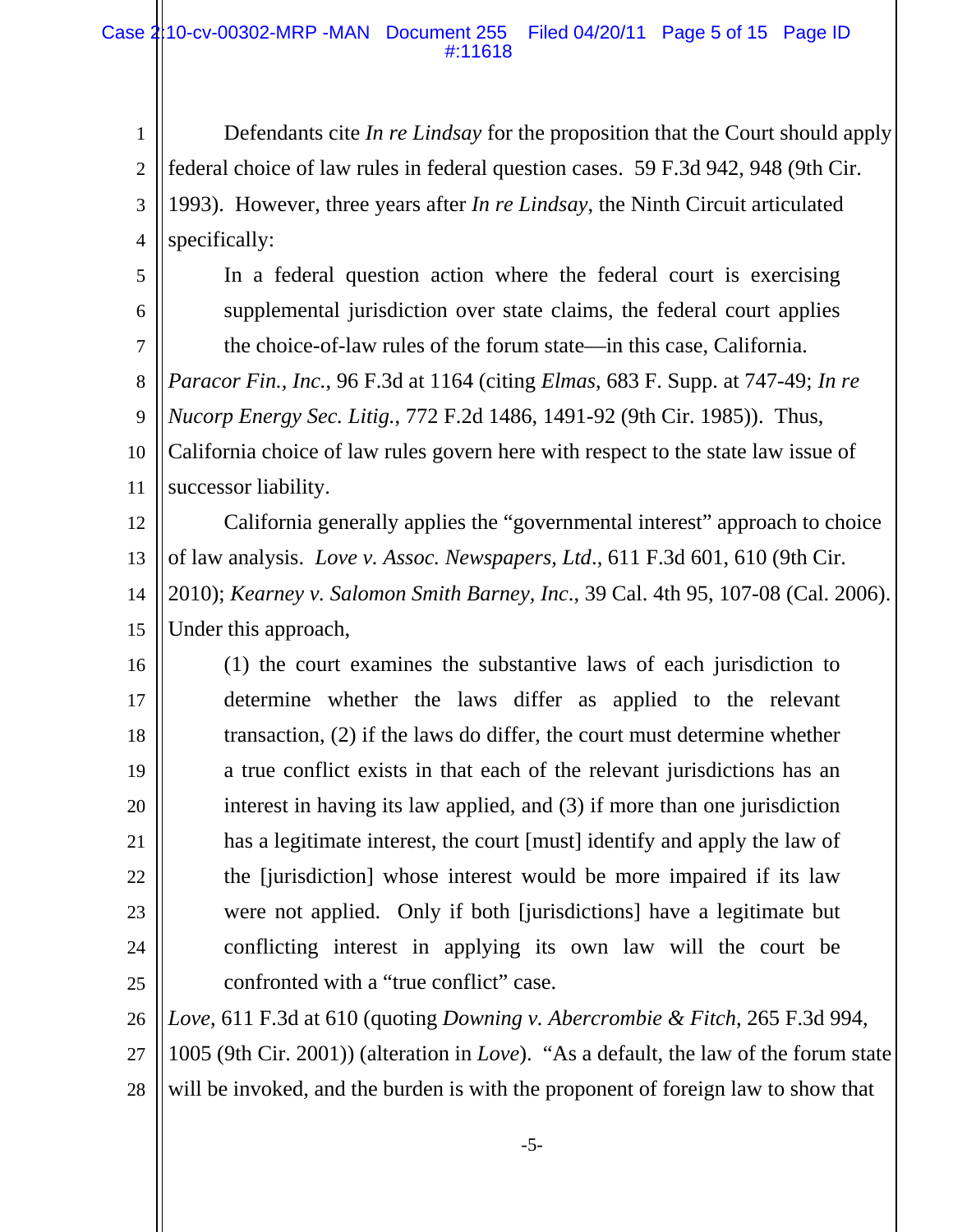1 2 3 4 5 6 7 the foreign rule of decision will further the interests of that state." *CRS Recovery, Inc. v. Laxton*, 600 F.3d 1138, 1142 (9th Cir. 2010). Plaintiffs argue the Court should apply the governmental interest approach in this case and conclude that California law applies. Plaintiffs reason that Defendants have failed to meet their burden of establishing first that there is true conflict between Delaware and California law and next that Delaware has a greater interest in having its law applied. The Court disagrees on both counts.

8 9 10 11 12 13 14 15 16 17 18 19 20 21 22 23 24 25 26 27 28 First, the Court concludes there is a true conflict between Delaware and California law. Although both states recognize *de facto* merger, Delaware courts use the doctrine of *de facto* merger sparingly, "only in very limited contexts." *Binder v. Bristol-Myers Squibb, Co*., 184 F. Supp. 2d 762, 769 (N.D. Ill. 2001); BALOTTI AND FINKELSTEIN, DEL. L. OF CORP. AND BUS. ORG. § 9.3 (2010). Some treatises have gone so far as to conclude that "Delaware has rejected the *de facto* merger doctrine." AARON RACHELSON, CORPORATE ACQUISITIONS, MERGERS AND DIVESTITURES § 4:6 (2011). *But see Heilbrunn v. Sun Chemical Corp*., 150 A.2d 755, 757 (Del. 1959) ("The doctrine of *de facto* merger has been recognized in Delaware."). Because Delaware respects a corporation's ability to structure transactions to its advantage, so long as the statutes governing such transactions are fully complied with, Delaware is reluctant to find an asset sale is a *de facto* merger in the absence of fraud. *See*, *e.g.*, *Heilbrunn v. Sun Chemical Corp*., 146 A.2d 757, 760 (Del. Ch. 1958) (dismissing *de facto* merger allegations because, *inter alia*, the purchase was made in conformity with Delaware statutory authority, and the complaint did not clearly allege that the transaction was fraudulent or the consideration insufficient), aff'd 150 A.2d 755 (Del. 1959); *Bryant, Griffith & Brunson, Inc. v. General Newspapers*, 178 A. 645, 648 (Del. Super. 1935) (concluding that the transfer of assets, in the absence of fraud or other equitable considerations, does not constitute *de facto* merger). Delaware thus requires intent to defraud, for example, an allegation that the sale was designed to disadvantage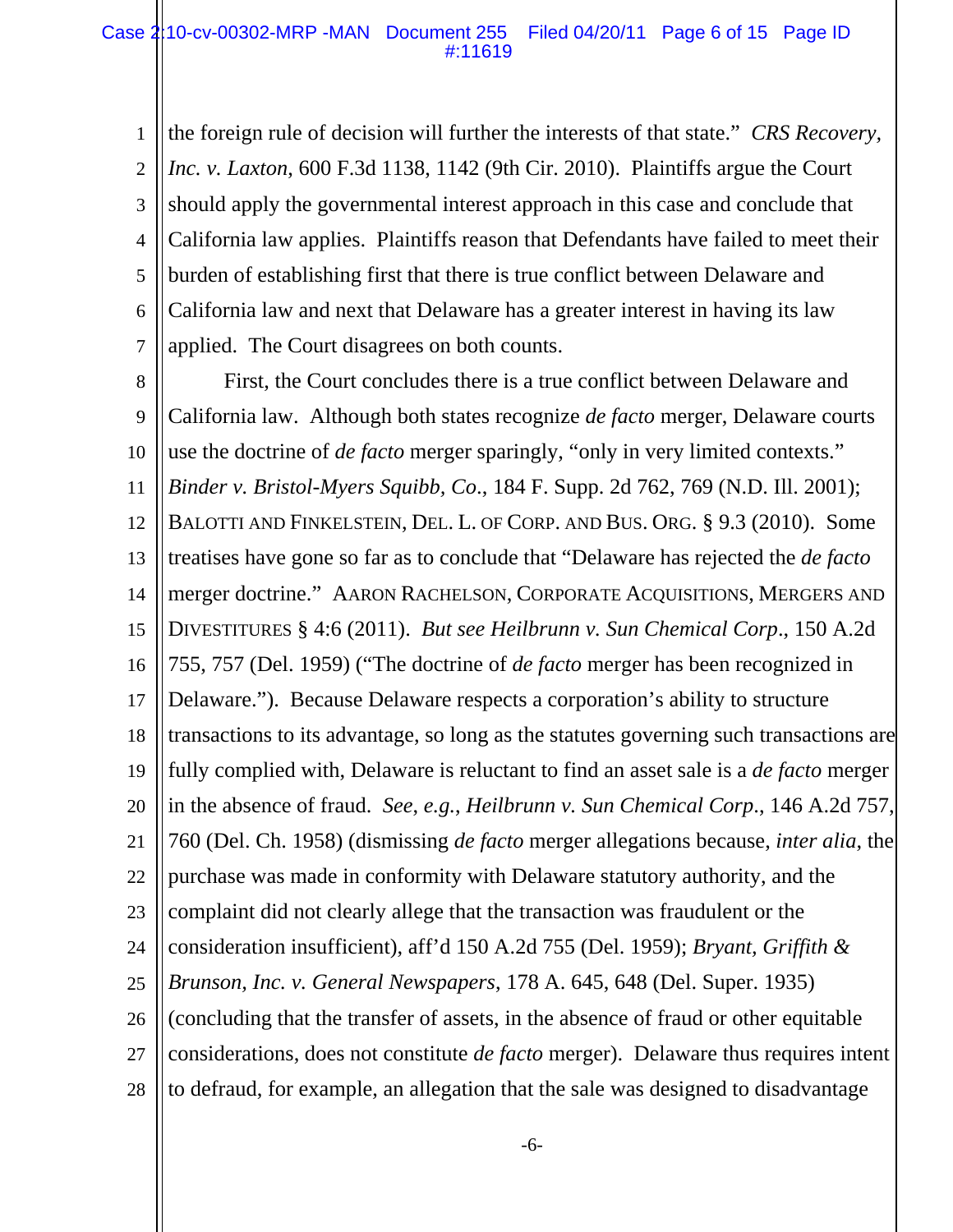#### Case 2:10-cv-00302-MRP -MAN Document 255 Filed 04/20/11 Page 7 of 15 Page ID #:11620

| $\mathbf{1}$   | shareholders or creditors. See In re McKesson HBOC, Inc. Secs. Litig., 126 F.               |
|----------------|---------------------------------------------------------------------------------------------|
| $\overline{2}$ | Supp. 2d 1248, 1277 (N.D. Cal. 2000) (applying Delaware law); Stauffer v.                   |
| 3              | Standard Brands, Inc., 178 A.2d 311, 316 (Del. Ch. 1962) ("In the absence of                |
| 4              | fraud, the separate entity of a corporation is to be recognized.").                         |
| 5              | California, on the other hand, is more willing to find <i>de facto</i> merger if the        |
| 6              | court concludes—notwithstanding the structure of the transaction—that an asset              |
| 7              | sale produces the same result as a merger. See Marks v. Minn. Mining & Mfg. Co.,            |
| 8              | 187 Cal. App. 3d 1429, 1436-38 (1986). In <i>Marks</i> , the trial court set forth a        |
| 9              | checklist for determining whether an asset sale constituted a <i>de facto</i> merger and    |
| 10             | created successor liability. <i>Id.</i> at 1436. The factors are:                           |
| 11             | (1) was the consideration paid for the assets solely stock of the                           |
| 12             | purchaser or its parent; (2) did the purchaser continue the same                            |
| 13             | enterprise after the sale; (3) did the shareholders of the seller become                    |
| 14             | shareholders of the purchaser; (4) did the seller liquidate; and (5) did                    |
| 15             | the buyer assume the liabilities necessary to carry on the business of                      |
| 16             | the seller?                                                                                 |
| 17             | <i>Id.</i> An allegation of fraud or intent to harm is not required if all the indicia of a |
| 18             | merger are present. The Court thus finds a material difference between California           |
| 19             | and Delaware law.                                                                           |
| 20             | Next, the Court concludes both states have a legitimate interest in having                  |
| 21             | their law applied. Delaware is the state of incorporation of CFC. SAC $\P$ 34.              |
| 22             | California is the forum state of this lawsuit and the headquarters of CFC, at least         |
| 23             | before the <i>de jure</i> merger in July 2008. Id.                                          |
| 24             | Finally, having concluded there is a true conflict of law, the Court                        |
| 25             | determines which state has a greater interest in having its law applied. According          |
| 26             | to Section 302 of the Restatement,                                                          |
| 27             | (1) Issues involving the rights and liabilities of a corporation, other                     |
| 28             | than those dealt with in $\S$ 301, are determined by the local law of                       |
|                |                                                                                             |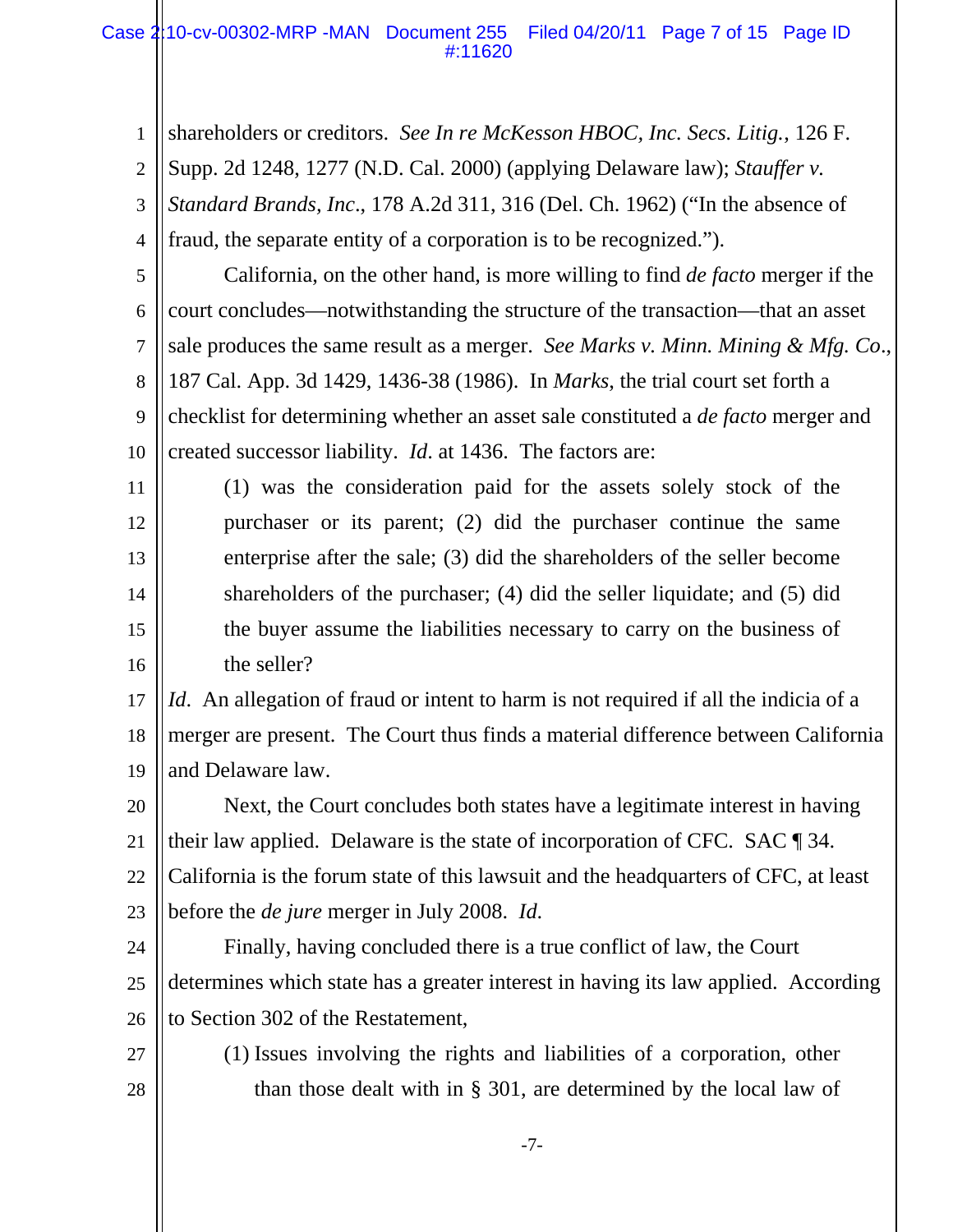the state which, with respect to the particular issue, has the most significant relationship to the occurrence and the parties under the principles stated in § 6.

(2) The local law of the state of incorporation will be applied to determine such issues, except in the unusual case where, with respect to the particular issue, some other state has a more significant relationship to the occurrence and the parties, in which event the local law of the other state will be applied.

9 10 11 12 13 14 15 16 17 18 19 20 RESTATEMENT (SECOND) OF CONFLICT OF LAWS § 302 (2010). Comment *a* to the Restatement explains that Section 302 is concerned with issues involving matters that are peculiar to corporations and other associations, whereas the rule of Section 301 is concerned with issues arising from corporate acts of a sort that can also be done by individuals. *Id.*, cmt. *a, e*; *see Chrysler Corp. v. Ford Motor Co*., 972 F. Supp. 1097, 1102 (E.D. Mich. 1997). The particular issue in this case is successor liability by virtue of *de facto* merger. Mergers, reorganizations, and matters that may affect the interests of the corporation's creditors all fall within the scope of Section 302, which prescribes the law of the state of incorporation. RESTATEMENT (SECOND) OF CONFLICT OF LAWS § 302, cmt. *a*, *e.* Thus, because the issue of whether an asset transfer constitutes a *de facto* merger is peculiar to corporations, Delaware law applies.

21 B. DE FACTO MERGER DOCTRINE

1

2

3

4

5

6

7

8

22 23 24 25 26 27 28 It is a "well-settled rule of corporate law, [that] where one company sells or transfers all of its assets to another, the second entity does not become liable for the debts and liabilities, including torts, of the transferor." *Polius v. Clark Equip. Co*., 802 F.2d 75, 77 (3d Cir. 1986). This is the general rule of successor liability, recognized in all jurisdictions: "when a corporation purchases all or most of the assets of another corporation, the purchasing corporation does not assume the debts and liabilities of the selling corporation." *Raytech Corp. v. White*, 54 F.3d 187,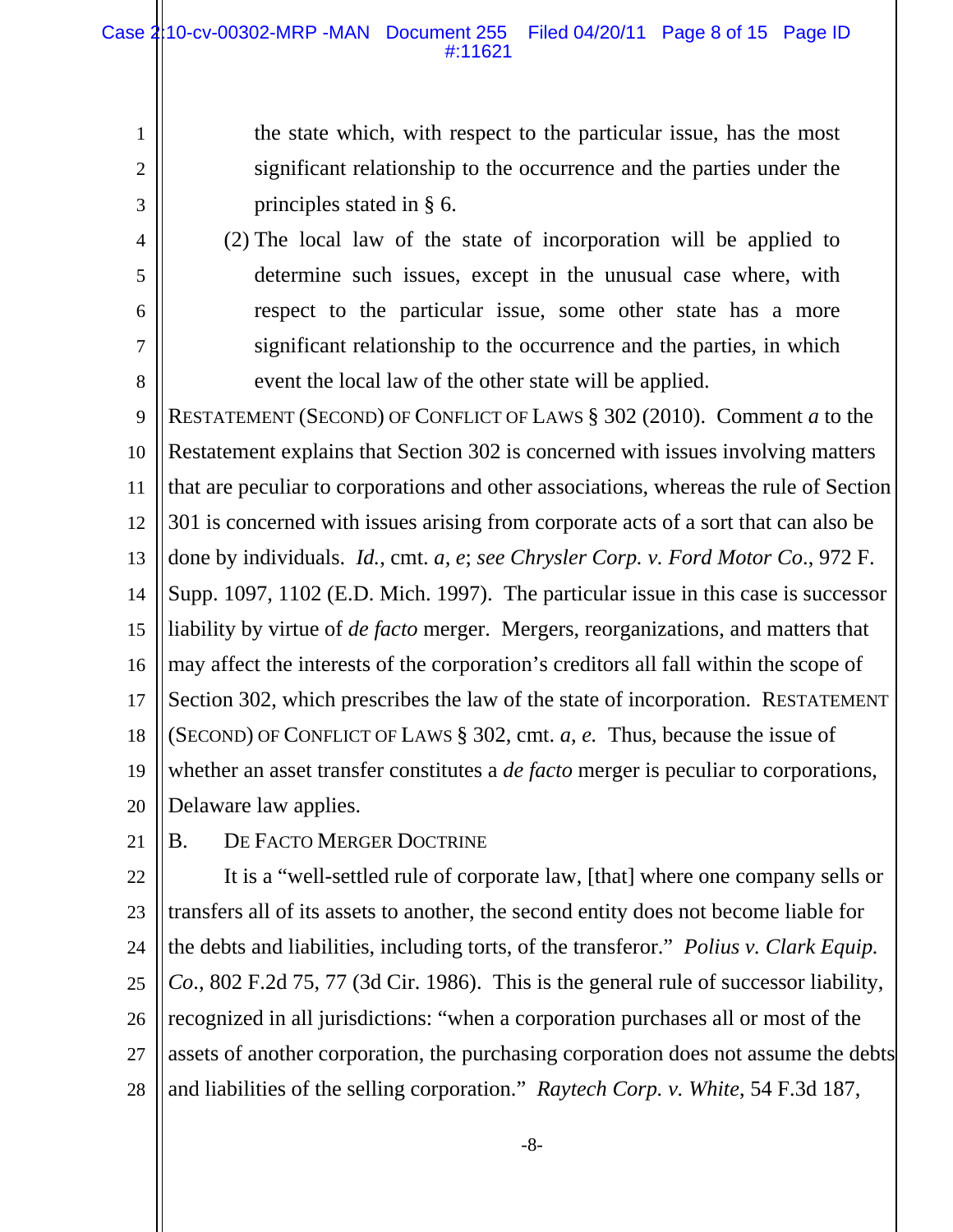1 2 3 192 n.6 (3rd Cir. 1995) (citing 15 W. FLETCHER, CYCLOPEDIA OF THE LAW OF PRIVATE CORPORATIONS § 7122 at 232). There are four widely recognized exceptions to this rule of successor non-liability:

5

6

7

8

4

(1) there is an express or implied agreement of assumption, (2) the transaction amounts to a consolidation or merger of the two corporations, (3) the purchasing corporation is a mere continuation of the seller, or (4) the transfer of assets to the purchaser is for the fraudulent purpose of escaping liability for the seller's debts.

9 10 11 12 13 14 *Id.* Plaintiffs argue the second exception applies here, that the transaction amounts to a *de facto* merger of the two corporations and has left the selling corporation, CFC, unable to satisfy its creditors. "A *de facto* merger may be found where an asset sale took place that amounted to a merger." *Binder*, 184 F. Supp. 2d at 770. Under the *de facto* merger doctrine, the purchaser is liable for all the seller's debts by operation of law, the same as in a merger.

15 16 17 18 19 20 21 22 23 24 Delaware courts use the doctrine of *de facto* merger sparingly, "only in very limited contexts." *Id*. at 769. It is therefore difficult to find much authority elucidating the circumstances under which Delaware would recognize *de facto* merger. The parties have not set forth the applicable test Delaware would apply. And, although Bank of America and NB Holdings advocate for Delaware law, they argue only that Delaware requires an allegation that the asset sale was engineered to disadvantage shareholders and creditors. Neither party analyzes the transactions at issue using Delaware law. From the meager authority the Court has found dealing with the *de facto* merger doctrine under Delaware law, the Court can glean only a few factors considered by Delaware courts when considering the issue.

25 26 27 28 One factor Delaware courts consider when determining whether to find *de facto* merger is whether consideration was received and held in exchange for the assets that were transferred. In *Fehl v. S.W.C. Corp*., the District of Delaware explained: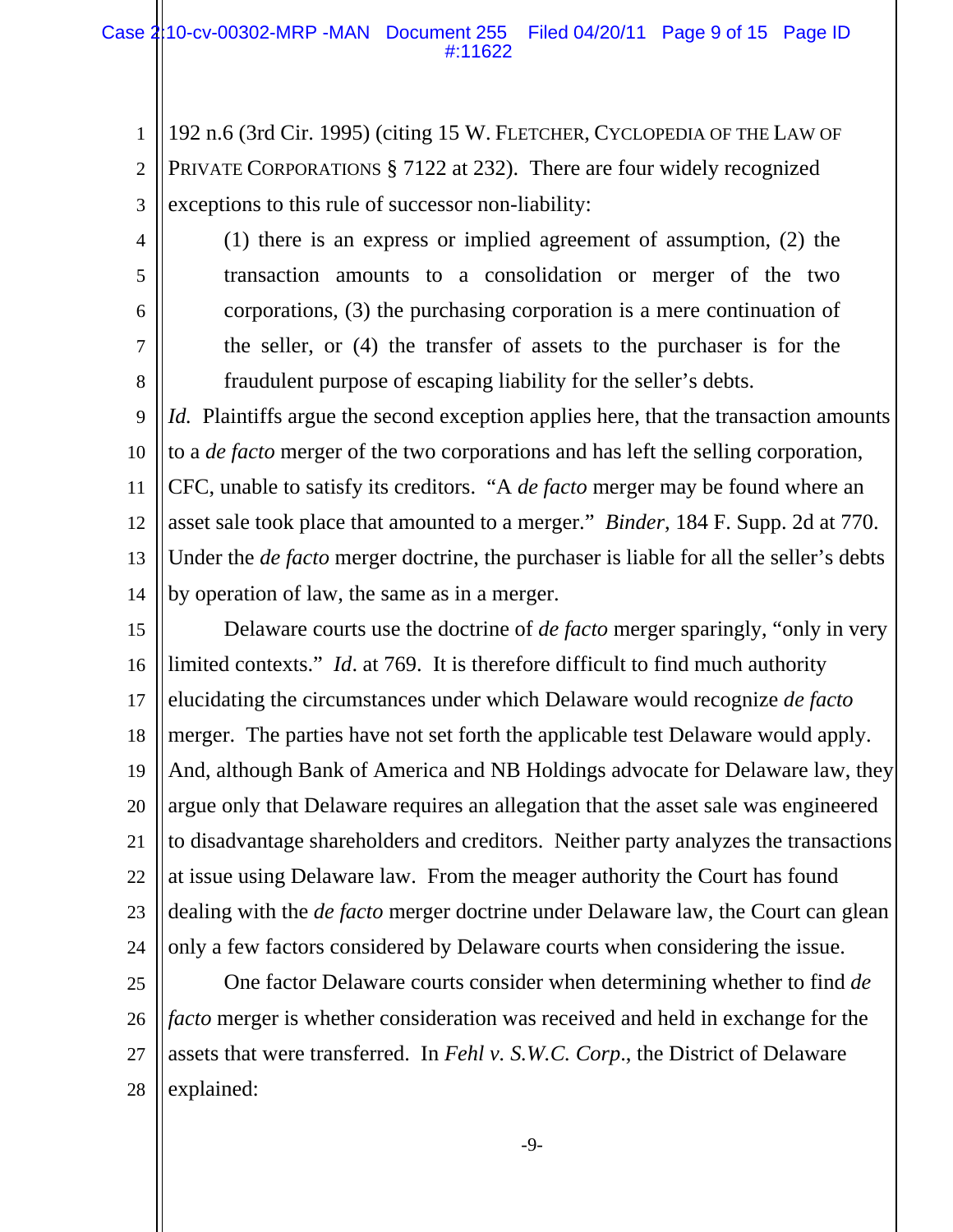1

2

3

4

5

6

7

8

9

10

11

In general, no liability has been found under a de facto merger theory so long as the transfer was in the ordinary course of business and the seller received and held consideration. *McKee v. Standard Minerals Corp.*, 18 Del. Ch. 97, 156 A. 193 (1931). Only in a few cases, where the consideration passed directly to the transferor' stockholders without coming into possession of the transferor corporation, has a de facto merger been found. *McKee v. Standard Minerals Corp., supra; Drug v. Hunt*, 5 W.W. Harr. 339, 168 A. 87 (1933); *Bryant, Griffith & Brunson v. General Newspaper*, 6 W.W. Harr. 468, 476, 178 A. 645 (1935). See generally, FOLK, THE DELAWARE GENERAL CORPORATION LAW, 421-423.

12 13 14 15 16 17 18 19 20 21 22 23 24 25 26 27 28 433 F. Supp. 939, 947 (D. Del. 1977) (finding no *de facto* merger where the assets were sold for good consideration). *Drug v. Hunt*, 168 A. 87 (Del. 1933), is a Delaware case in which the Supreme Court of Delaware agreed with a creditor of the transferor corporation, *i.e.*, seller, that an asset sale constituted a *de facto* merger and imposed successor liability on the transferee corporation, *i.e.*, the buyer. The court found consideration was not received and held by the transferor corporation because the consideration—which was stock in the purchasing corporation—was paid directly to the stockholders of the transferor corporation, not to the transferor corporation itself. *Id*. at 96. Therefore, there was no consideration received and held by the transferor corporation. The court in *Drug v. Hunt* distinguished another case, *Butler v. New Keystone Copper Co.*, 93 A. 380 (Del. Ch. 1915), because in *Butler* the stock issued by the purchasing corporation, in return for the asset transferred, was given to the selling corporation and not to its shareholders. In that case, then, the transaction was found to be an asset sale. *Drug*, 168 A. at 96. The consideration must also be adequate. *See Heilbrunn v. Sun Chemical Co*., 146 A.2d at 760 ("Plaintiffs . . . may not complain of a corporate purchase made in conformity with Delaware statutory authority unless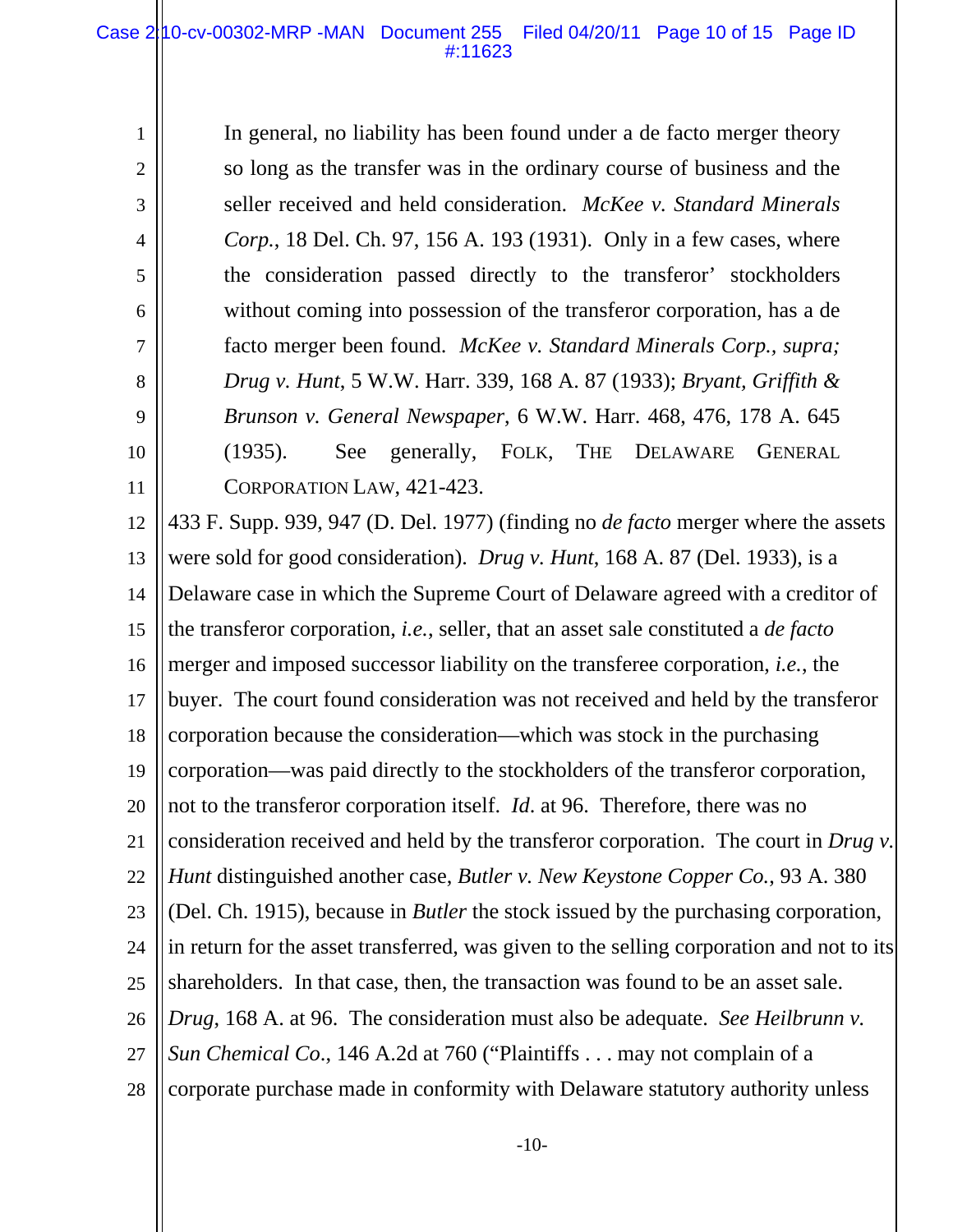1 2 such transaction is fraudulent as having been carried out for a grossly inadequate consideration or otherwise made in bad faith.").

3 4 5 6 7 8 9 10 11 12 13 14 15 16 17 18 19 20 21 22 23 A second factor Delaware courts consider is whether the asset transfer complied with the statute governing such an asset sale. *See id.*; *Orzeck v. Englehart*, 195 A.2d 375, 378 (Del. 1963) (observing that *de facto* merger "has been recognized in cases of sales of assets for the protection of creditors or stockholders who have suffered an injury by reason of failure to comply with the statute governing such sales."); *Heilbrunn*, 150 A.2d at 757-58; *Binder*, 184 F. Supp. 2d at 769-70. These cases have held form more sacred than substance, by reasoning that intent is manifested in following statutory forms and guidelines and that where the parties follow the mechanical guidelines of the statute, then the method chosen must be honored even though the form selected may be comparable to a merger. *See, e.g., Hariton v. Arco Elecs., Inc*., 188 A.2d 123, 125 (Del. 1963). In *Hariton*, the Delaware Supreme Court held that a sale of assets, combined with the assumption of liabilities by the purchasing corporation and the dissolution of the selling corporation did not constitute a *de facto* merger even though the same object was achieved as would have been accomplished by acting under the merger statute. The Court reasoned that the merger statute and the sale-of-assets statute are independent of each other, "of equal dignity, and the framers of a reorganization plan may resort to either type of corporate mechanics to achieve the desired end." *Id.* at 125. Delaware recognizes this principle as the doctrine of independent legal significance. BALOTTI AND FINKELSTEIN, DEL. L. OF CORP. AND BUS. ORG. § 9.4 (2010).

24 25 26 27 A third factor Delaware courts consider is whether creditors or stockholders have suffered an injury from such failure to comply. *See, e.g., Heilbrunn*, 146 A.2d at 759; *Heilbrunn*, 150 A.2d at 758-59. In *Heilbrunn*, the Supreme Court of Delaware rejected the application of *de facto* merger doctrine because it failed to

28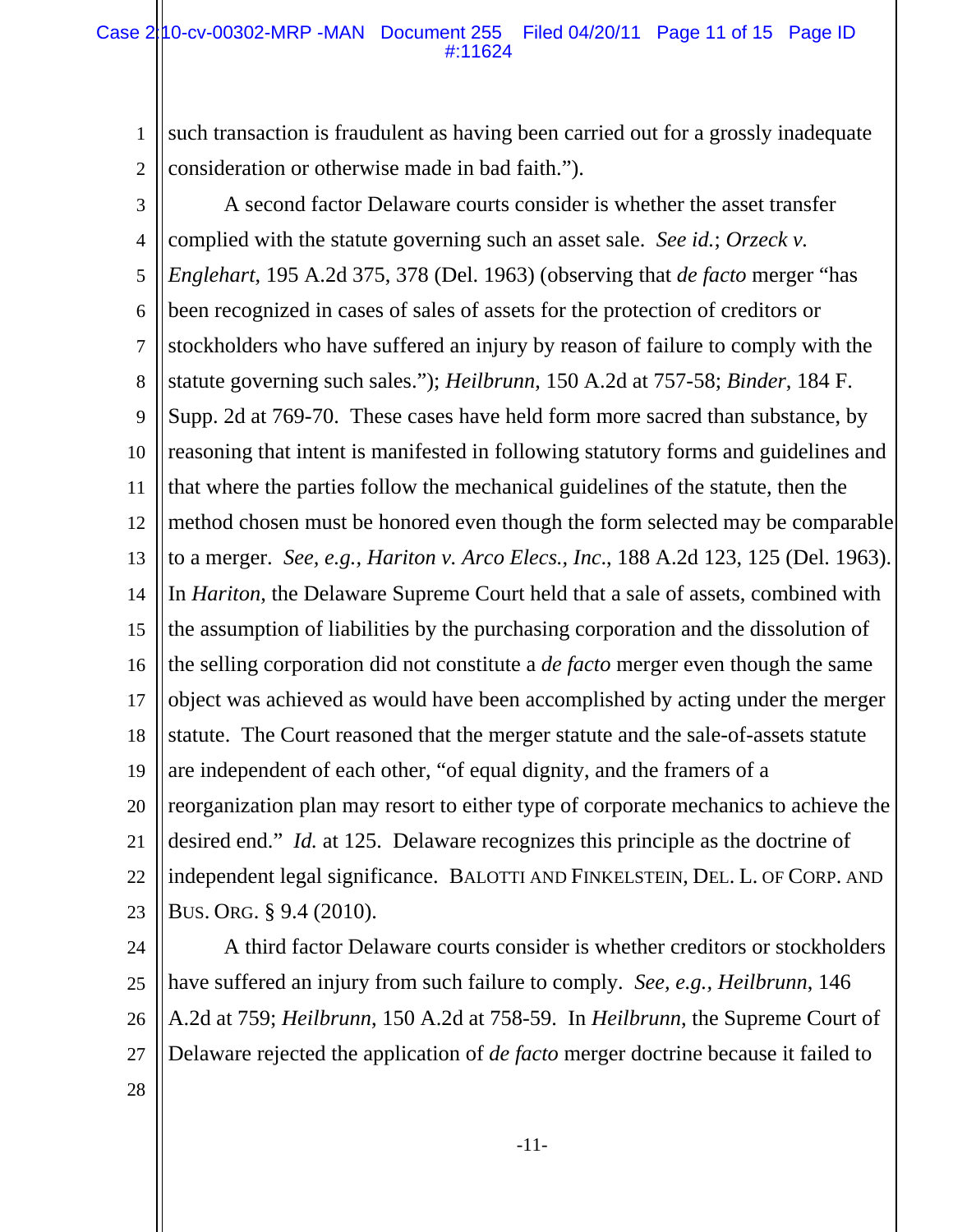1 2 see how any injury had been inflicted upon the plaintiffs, who were stockholders of the purchasing corporation. 150 A.2d at 758-59.

- 3 4 5 6 7 8 9 10 11 12 13 14 15 A fourth factor is fraud or bad faith. Under Delaware law, the separate legal existence of corporate entities should be respected—even when those separate corporate entities are under common ownership and control. *Allied Capital Corp. v. GC-Sun Holdings, L.P*., 910 A.2d 1020, 1038 (Del. Ch. 2006); *Stauffer*, 178 A.2d at 316 ("In the absence of fraud, the separate entity of a corporation is to be recognized."). Thus, in the absence of fraud, it is a long-standing principle of Delaware law that an asset sale is not a merger.<sup>2</sup> Bryant, Griffith & Brunson, Inc., 178 A. at 648; *Heilbrunn*, 146 A.2d at 760 (dismissing *de facto* merger allegations because, *inter alia*, the complaint did not clearly allege that the transaction was fraudulent or the consideration insufficient). To state a successor-liability claim under the *de facto* merger doctrine, therefore, the complaint must allege that the sale was designed to disadvantage shareholders or creditors. *In re McKesson*, 126 F. Supp. 2d at 1277.
- 16 17 18 19 20 21 22 Accordingly, the Court applies the following factors to its analysis of whether Plaintiffs have adequately pleaded successor liability due to *de facto* merger: (1) was adequate consideration received and held by the transferor corporation in exchange for the assets that were transferred; (2) did the asset transfer comply with the statute governing such an asset sale; (3) were creditors or stockholders injured by a failure to comply with the statute governing an asset sale; and (4) was the sale designed to disadvantage shareholders or creditors?
- 23
- C. MOTION TO DISMISS STANDARD
- 24 25 26 A Rule 12(b)(6) motion to dismiss should be granted when, assuming the truth of the plaintiff's allegations, the complaint fails to state a claim for which relief can be granted. *See Simon v. Hartford Life, Inc*., 546 F.3d 661, 663-64 (9th
- 27

 $\overline{a}$ 

<sup>28</sup> <sup>2</sup> The Court notes that the SAC specifically disclaims fraud. SAC  $\P$  3 ("The Complaint" asserts no allegations of fraud on the part of any Defendant.")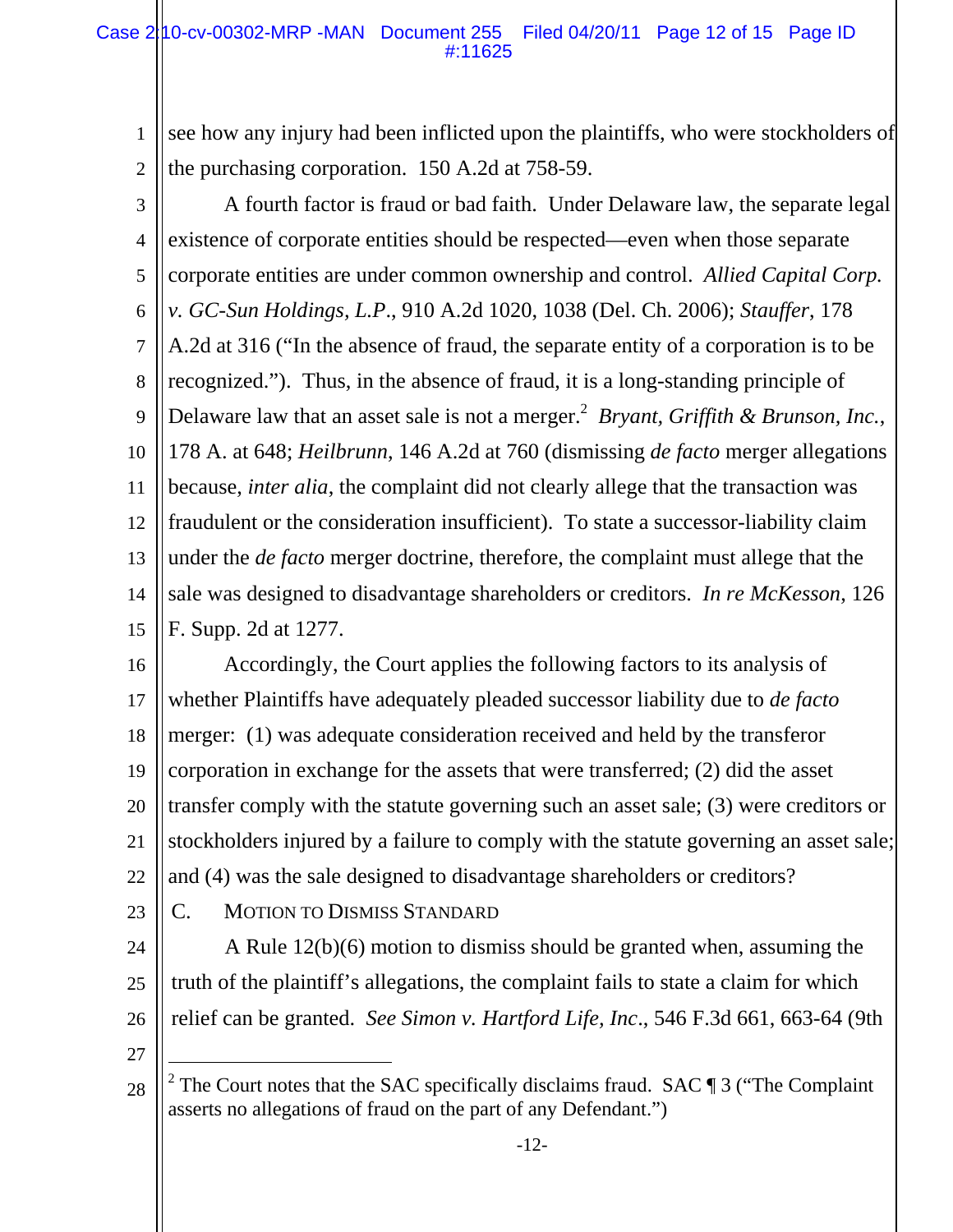1 2 3 4 5 6 7 8 9 10 11 Cir. 2008). In the past, a complaint could not be dismissed for failure to state a claim "unless it appear[ed] beyond doubt that the plaintiff [could] prove no set of facts in support of his claim which would entitle him to relief." *Conley v. Gibson*, 355 U.S. 41, 45-46 (1957). In *Twombly v. Bell Atlantic Corp*., 550 U.S. 544 (2007), the Supreme Court expressly retired *Conley*'s "no set of facts" language and required judges to engage in a "context-specific" review of the complaint. *Ashcroft v. Iqbal*, 129 S. Ct. 1937, 1950 (2009). Pleading labels or conclusions is no longer sufficient. *Twombly*, 550 U.S. at 555. "To survive a motion to dismiss, a complaint must contain sufficient factual matter, accepted as true, to 'state a claim to relief that is plausible on its face.'" *Iqbal*, 129 S. Ct. at 1949 (quoting *Twombly*, 550 U.S. at 570).

12

#### **IV. DISCUSSION**

13 14 15 16 17 18 19 20 21 22 23 24 25 26 The Court dismisses Bank of America and NB Holdings from this lawsuit because the SAC fails to adequately allege *de facto* merger under Delaware law. With respect to NB Holdings there are no allegations to support the claim that NB Holdings is a successor in interest to CHL. The SAC alleges NB Holdings is a shell entity used to effectuate the *de jure* merger between Bank of America and CFC, and that NB Holdings is a successor to CHL, but does not explain on what basis Plaintiffs make these allegations. SAC ¶ 39. The SAC states only that CHL sold "substantially all of its assets to NB Holdings" on July 3, 2008. SAC  $\P$  241. These allegations are insufficient to plead successor liability under the doctrine of *de facto* merger. Moreover, while the SAC alleges that NB Holdings "had the power and influence and exercised the same to cause the Issuer Defendants to engage in the acts described herein," there is not a single factual allegation to support this conclusion. Count III is hereby **DISMISSED WITH PREJUDICE** against NB Holdings for failure to state a claim.

27 28 With respect to Bank of America, the SAC fails to adequately plead *de facto* merger with CFC. Plaintiffs seek to combine two separate transactions, the July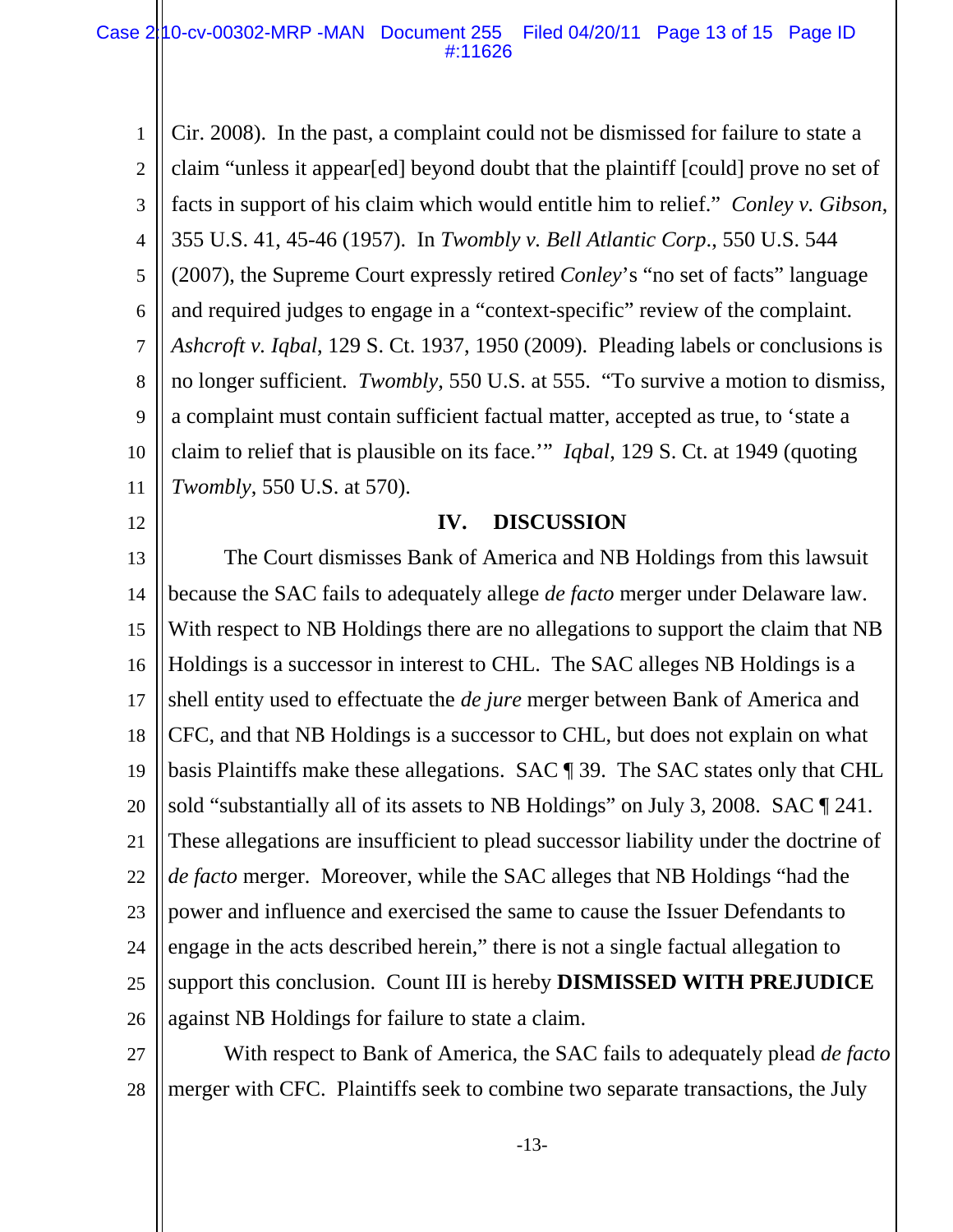1 2 3 4 5 6 7 8 9 10 11 12 13 2008 *de jure* merger between Red Oak Merger Corporation and CFC with the November 2008 asset sale between CFC and Bank of America, as constituting one transaction that amounts to a *de facto* merger between Bank of America and its new subsidiary CFC. The first transaction, the *de jure merger*, has already been reviewed by the Delaware courts and found to be fair. *Arkansas Teacher Ret. Sys., et al. v. Caiafa*, 996 A.2d 321 (Del. 2010). The second transaction, the asset sale, is not properly alleged to constitute *de facto* merger under Delaware law as the Court explains below. Plaintiffs' attempt to characterize two separate, legal transactions as one combined fraudulent transaction must fail under Delaware law. Delaware respects the independent legal significance of transactions, even when under common ownership and control, as long as they comply with statutory authority. *See Hariton*, 188 A.2d at 125; BALOTTI AND FINKELSTEIN, DEL. L. OF CORP. AND BUS. ORG. § 9.4 (2010).

14 15 16 17 18 19 20 21 22 23 Viewing the November 2008 asset sale in the context of the *de facto* merger doctrine, the Court concludes the SAC does not adequately state a claim against Bank of America. First, the SAC fails to plead that adequate consideration was not received and held by CFC in exchange for the assets that were transferred to Bank of America. In fact, as contemporaneous public SEC filings make clear, Bank of America acquired CFC's assets in exchange for valuable consideration totaling billions of dollars that included the assumption of "debt securities and related guarantees of Countrywide in an aggregated amount of approximately \$16.6 billion." Docket No. 176-11 (Close Decl., Ex. 6 [Bank of America Form 8-K dated Nov. 10, 2008] at 399).<sup>3</sup> CFC has retained that consideration and its

24

 $\overline{a}$ 

<sup>25</sup> 26 27 28 <sup>3</sup> The Court takes judicial notice of Bank of America's Current Report on Form 8-K filed with the SEC on or about November 10, 2008 as facts "capable of accurate and ready determination by resort to sources whose accuracy cannot reasonably be questioned." Fed. R. Evid. 201(b)(2). The Court may consider this document for this motion to dismiss as it is a matter of public record. *Barron v. Reich*, 13 F.3d 1370, 1377 (9th Cir.

<sup>1994).</sup>